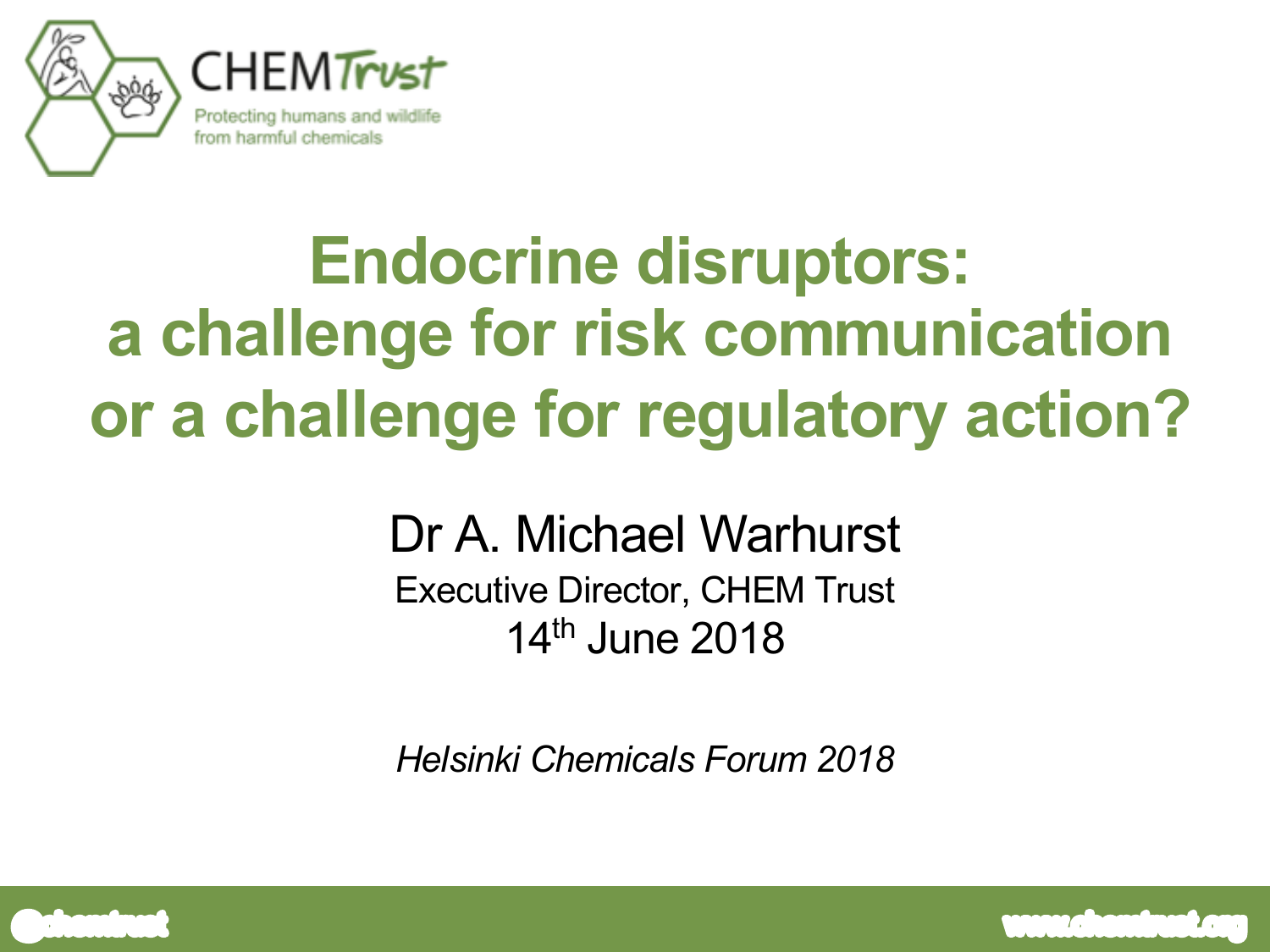

## **Just starting to explore some effects**

#### *"No Brainer" report; 4 groups of DNT chemicals:*

- **Well-established DNT**
	- E.g. Lead, PCBs
- **Suspected DNT**
	- E.g. BPA, Phthalates, PDBEs
- **Initial evidence of DNT**
	- PFCs, other Brominated Flame Retardants, other bisphenols
- **A large no. of chemicals where we don't know**
	- Currently Estimated Toxicity = 0
- <http://www.chemtrust.org/brain>



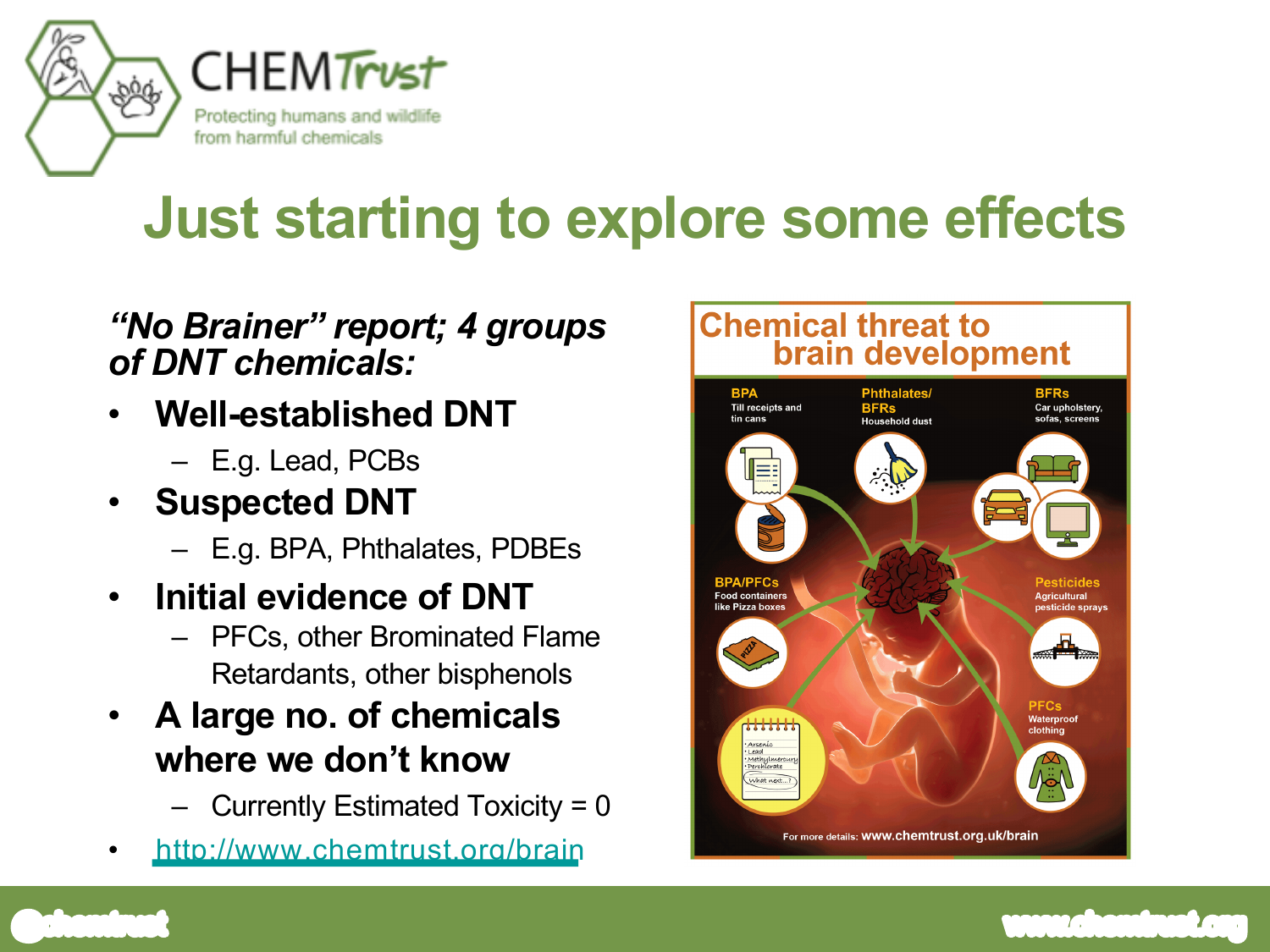

### **Things change: it's** *estimated* **toxicity**



Time

 $\sqrt{1-\frac{1}{2}}$ 

 $T_{\rm e}$ 

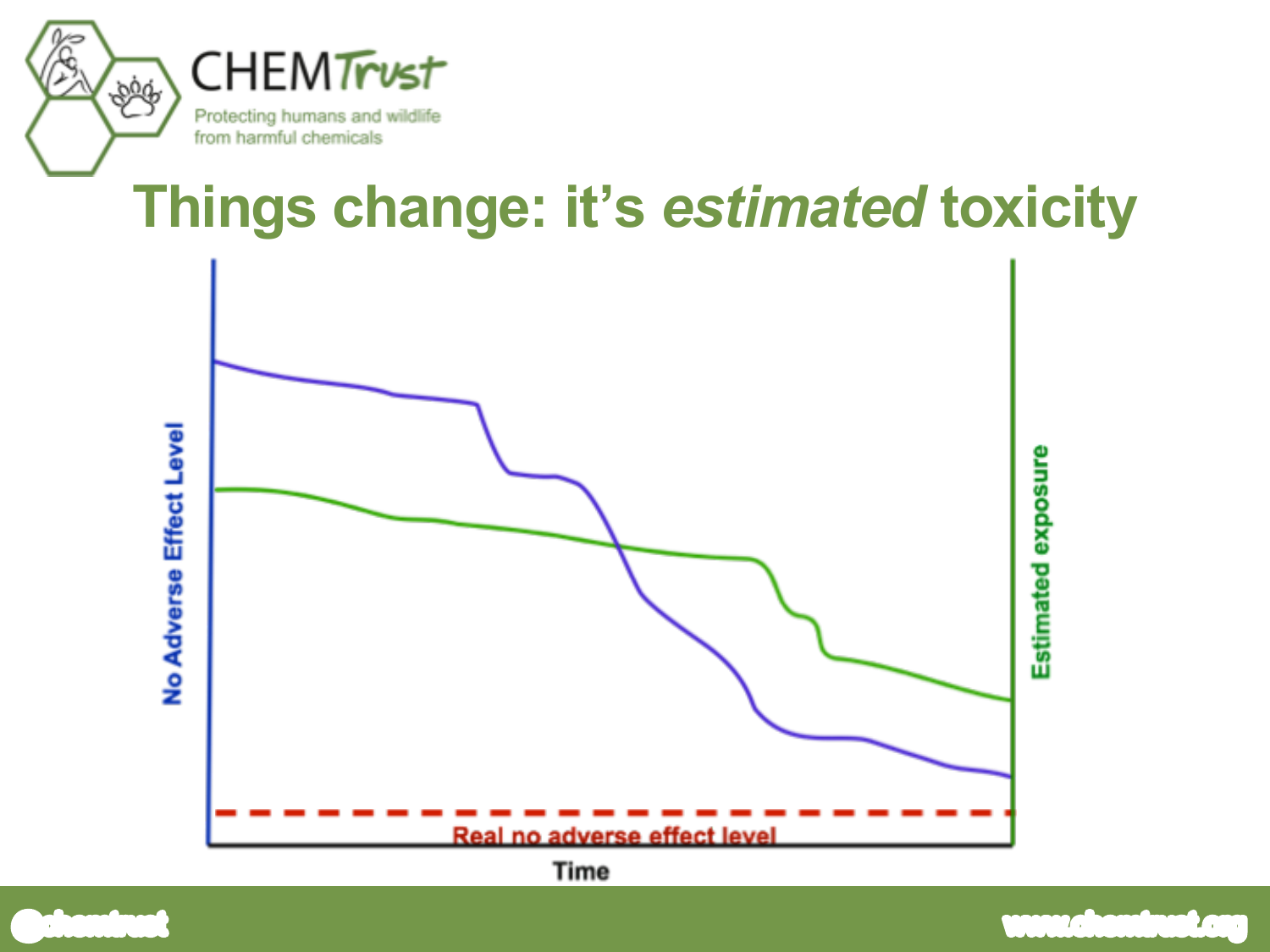

## **Moving from one problem to another**

- BPA known EDC since 1930s, restricted for some uses
- BPS increasingly used in thermal paper as substitute
	- Most notifiers communicate BPS as having **no hazards**
	- RAC said it ""*is suspected to have many of the same adverse health effects as BPA*"
	- ECHA investigating, EFSA waiting for ECHA
- "Toxic Soup" report examines regrettable substitution of one bisphenol by another
	- Group Restrictions needed! [www.chemtrust.org/toxicsoup](http://www.chemtrust.org/toxicsoup)



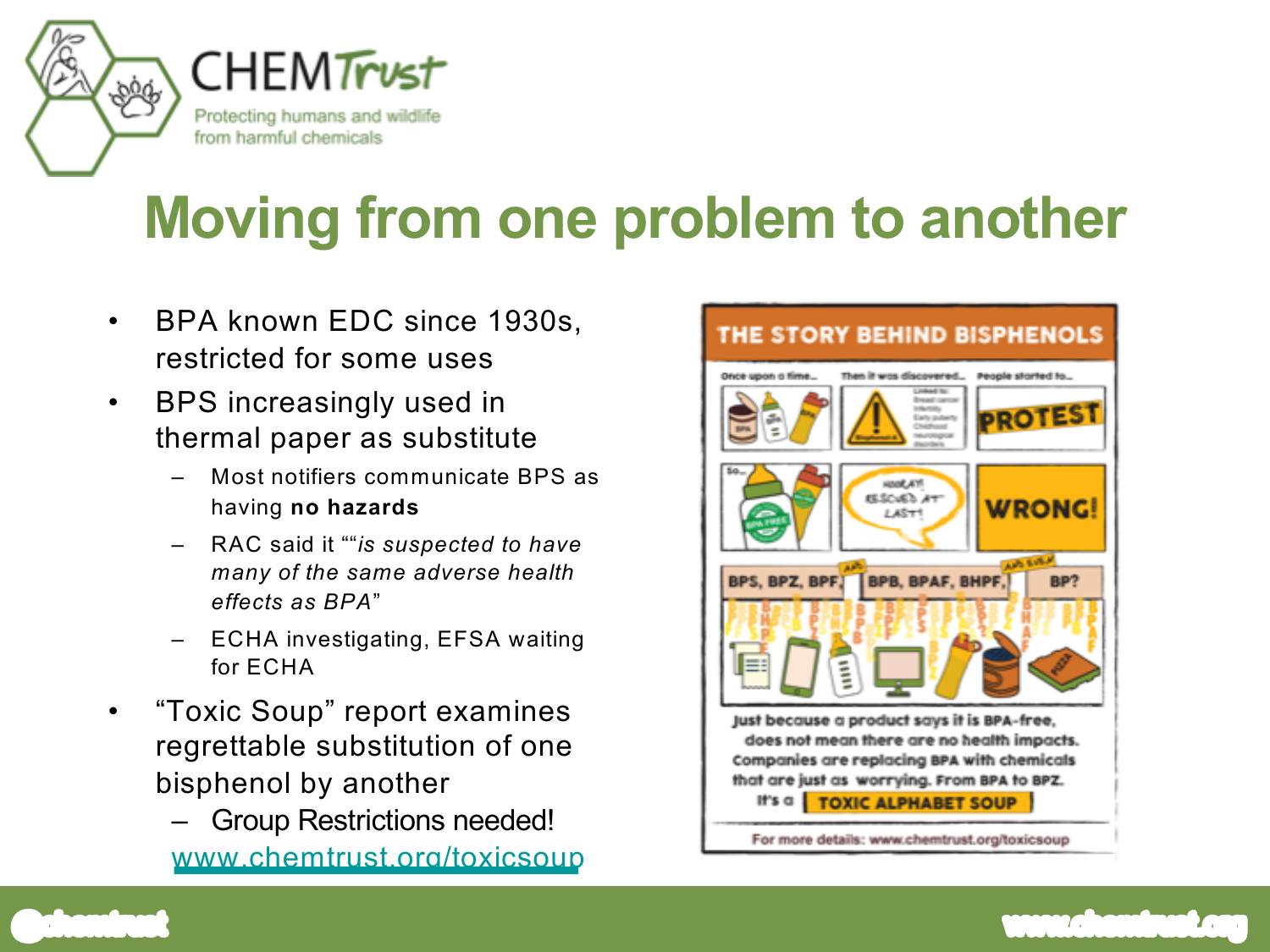



## **New EDC strategy, opportunity to…**

- **1. Protect public health and reduce exposures to EDCs**
- **2. Increase citizen`s awareness**
- **3. Improve laws: Close gaps for cosmetics, food packaging, consumer products, toys**
- **4. Tackle combination effects and move to mixture assessment**
- **5. Speed up testing and screening of EDCs**
- **6. Work towards a non-toxic circular economy**
- **7. Promote safer substitutes**
- **8. Monitor health and environmental effects**

**See 8 Points for a new EU EDC Strategy from EDC-Free Europe coalition:**

• <http://www.chemtrust.org/8demands>